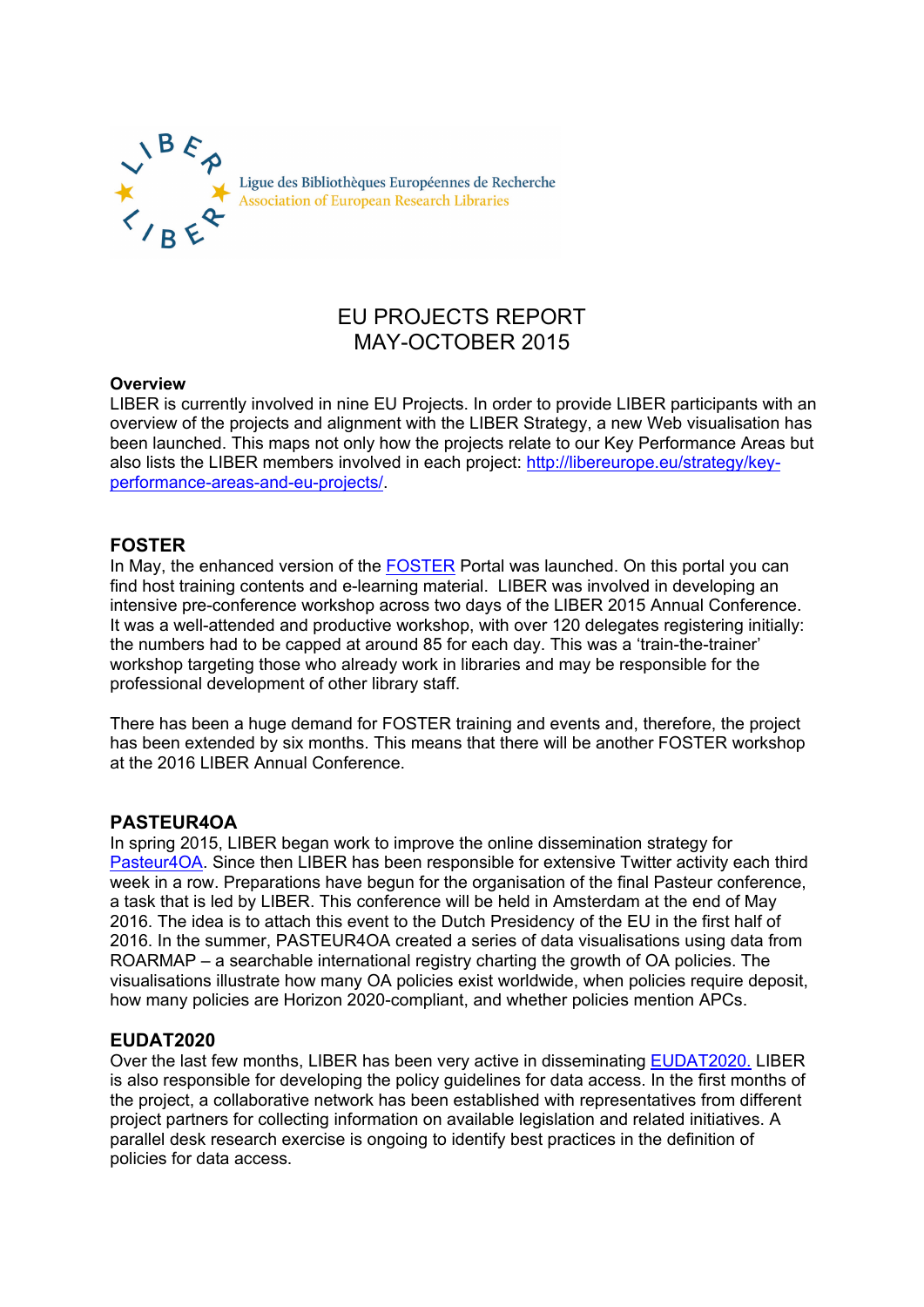## **OpenAIRE2020**

Four months after the EC FP7 Post-Grant Open Access Pilot was soft-launched at the end of May 2015, the initiative is gradually starting to take off. Intensive dissemination work has been carried out in the meantime to researchers, institutions and publishers, which is now also starting to be followed up by OpenAIRE National Open Access Desks (NOADs) in different countries.

A first progress report released in early August 2015 through the OpenAIRE blog, [https://blogs.openaire.eu/?p=436,](https://blogs.openaire.eu/?p=436) showed that at the end of July 2015 the project had already collected 20 funding requests. At the end of September, the number had climbed to 50, and this figure should really start to increase as soon as the first pre-payment agreements have been signed with the publishers which authors have more frequently selected thus far for their funded publications.

A significant amount of work has also been delivered during these first months in improving the system for collecting and processing funding requests so that its operation will be as smooth as possible. The imminent agreements with publishers will also enable a significant simplification of the invoicing process, which remains one of the most time-consuming stages at the moment.

## **LEARN**

LEARN started in June 2015 with a successful kick-off meeting in London. LEARN has already made an impact at conferences such as RDA 2015 in Paris and IFLA 2015 in Cape Town. At both these conferences, the project partners presented LEARN to an interested audience. The LEARN project is now defining its stakeholders, and has set up its project website, which is currently being filled with content. Also, an email list has been set up, and a Twitter account and LinkedIn group, which LIBER will keep up-to-date. The first LEARN workshop will take place in January 2016 in London, and will identify best practices and case studies of different aspects of research data management.

#### **OpenMineTeD**

[OpenMinTeD](http://openminted.eu/) kicked off in Rhodes in June 2015, with all 16 project partners present. The dissemination team has created an appealing project website and has been active on Twitter to communicate the project to its stakeholders. A first stakeholder engagement workshop will be held in November, with LIBER being the main organising partner. The workshop is organised in collaboration with Europeana Research (the Europeana Cloud project) and will be held in The Hague. The next day, a first technical workshop on interoperability specifications will be held with OpenMinTeD's internal and external technical experts. The OpenMinTeD project is also in the process of collecting requirements from text and data mining researchers through surveys, to identify researchers' goals, skills, attitudes and environments.

## **AARC**

The Authentication and Authorisation for Research and Collaboration project, [AARC,](https://aarc-project.eu/) started on 1 May 2015. In the first three months of the project, there were two deliverables due where LIBER was involved; LIBER has been advocating the production of easy to understand high level information about federated access, including benefits for management, since most libraries now use IP authentication and not all see the benefits of changing to federated access for their authentication. Furthermore, LIBER has been pressing for the need to use interviews instead of surveys to gather Library input for the Gap analysis and requirements. These interviews are now being prepared.